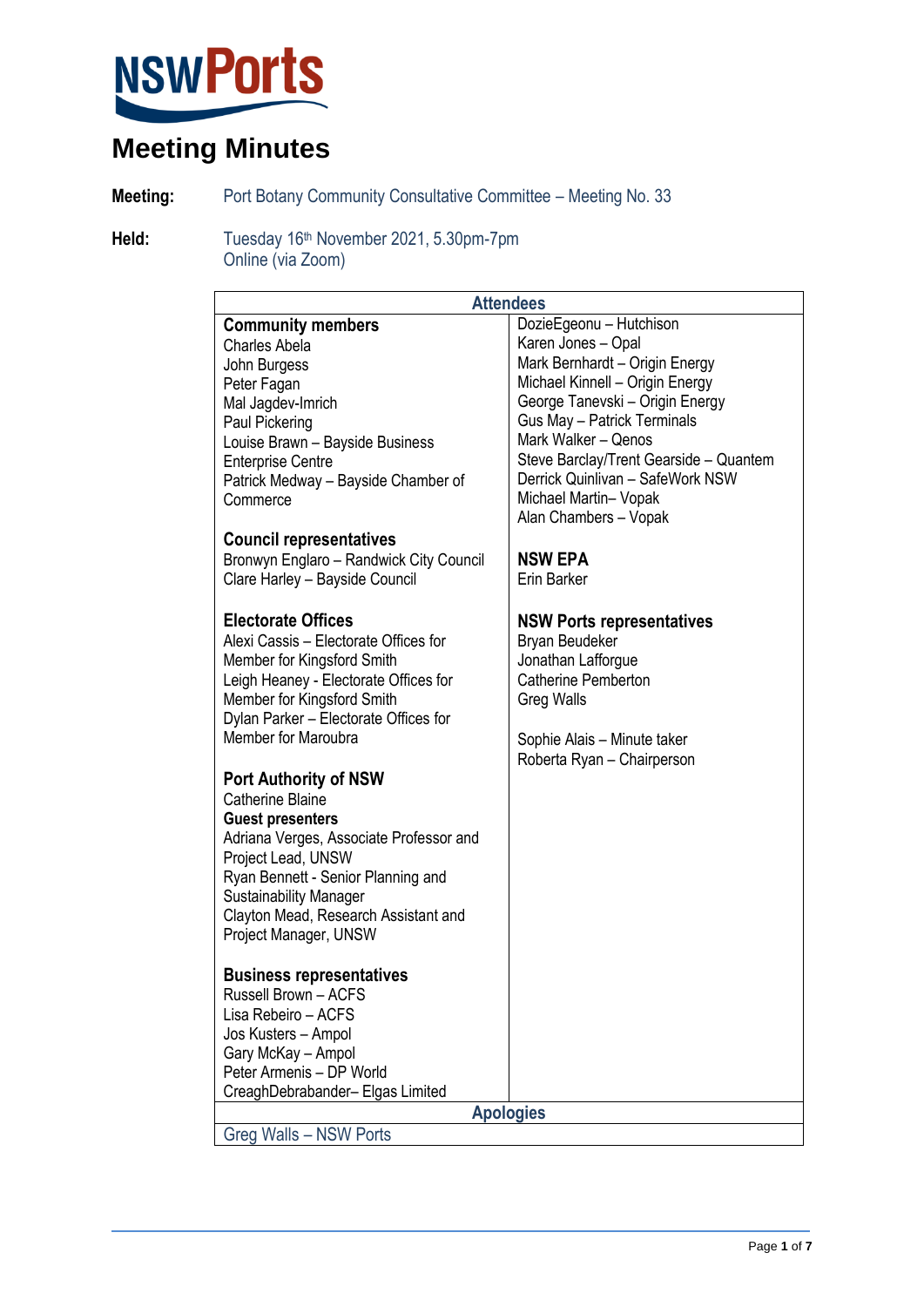

| Item             | <b>Description</b>                                                                                                                                                                                                                                                                                                                                                                                                                                                                                                                                                                                                                                                                                                                                                                                                                                                                                                                                                                                                                                          | Action/<br><b>Responsibility</b> |
|------------------|-------------------------------------------------------------------------------------------------------------------------------------------------------------------------------------------------------------------------------------------------------------------------------------------------------------------------------------------------------------------------------------------------------------------------------------------------------------------------------------------------------------------------------------------------------------------------------------------------------------------------------------------------------------------------------------------------------------------------------------------------------------------------------------------------------------------------------------------------------------------------------------------------------------------------------------------------------------------------------------------------------------------------------------------------------------|----------------------------------|
| 1                | <b>Welcome, Apologies and Introductions</b>                                                                                                                                                                                                                                                                                                                                                                                                                                                                                                                                                                                                                                                                                                                                                                                                                                                                                                                                                                                                                 |                                  |
| 1.1              | RR welcomes everyone to the meeting.                                                                                                                                                                                                                                                                                                                                                                                                                                                                                                                                                                                                                                                                                                                                                                                                                                                                                                                                                                                                                        |                                  |
| $\mathbf{2}$     | Minutes of last meeting                                                                                                                                                                                                                                                                                                                                                                                                                                                                                                                                                                                                                                                                                                                                                                                                                                                                                                                                                                                                                                     |                                  |
| 2.1              | BB and BE approve last meeting's minutes.                                                                                                                                                                                                                                                                                                                                                                                                                                                                                                                                                                                                                                                                                                                                                                                                                                                                                                                                                                                                                   |                                  |
|                  | LB is the new executive officer for Bayside BEC.                                                                                                                                                                                                                                                                                                                                                                                                                                                                                                                                                                                                                                                                                                                                                                                                                                                                                                                                                                                                            |                                  |
|                  | AV and CM are guest speakers.                                                                                                                                                                                                                                                                                                                                                                                                                                                                                                                                                                                                                                                                                                                                                                                                                                                                                                                                                                                                                               |                                  |
|                  | Actions arising from previous minutes                                                                                                                                                                                                                                                                                                                                                                                                                                                                                                                                                                                                                                                                                                                                                                                                                                                                                                                                                                                                                       |                                  |
| 3                | Follow up question on the Ausgrid cable connection between La Perouse and<br>Kurnell - GW                                                                                                                                                                                                                                                                                                                                                                                                                                                                                                                                                                                                                                                                                                                                                                                                                                                                                                                                                                   |                                  |
| 3.1              | GW responds to an earlier question from JB.                                                                                                                                                                                                                                                                                                                                                                                                                                                                                                                                                                                                                                                                                                                                                                                                                                                                                                                                                                                                                 |                                  |
|                  | JB previously inquired what had been done to to address the problem with the exposed<br>Ausgrid cables between La'perouse and Kurnell GW followed it up the sandbags were<br>laid before the modification as a temporary measure and then the modification confirmed<br>their placement. This was done outside NSW Port's shipping channel.                                                                                                                                                                                                                                                                                                                                                                                                                                                                                                                                                                                                                                                                                                                 |                                  |
| 4                | Molineux Point signage update - CP                                                                                                                                                                                                                                                                                                                                                                                                                                                                                                                                                                                                                                                                                                                                                                                                                                                                                                                                                                                                                          |                                  |
| $\overline{4.1}$ | CP says the new signage has been designed and paid for so it is ready to go. CP says it<br>will done by the next time the CCC meets in 2022.                                                                                                                                                                                                                                                                                                                                                                                                                                                                                                                                                                                                                                                                                                                                                                                                                                                                                                                |                                  |
|                  | Presentations                                                                                                                                                                                                                                                                                                                                                                                                                                                                                                                                                                                                                                                                                                                                                                                                                                                                                                                                                                                                                                               |                                  |
| 5                | Port Authority of NSW - Operation Posidonia in Kamay Botany Bay, a partnership<br>between UNSW, Gamay Rangers and Port Authority of NSW                                                                                                                                                                                                                                                                                                                                                                                                                                                                                                                                                                                                                                                                                                                                                                                                                                                                                                                     |                                  |
| 5.1              | RB provides background information on the project. In 2016, the Port<br>Authorityconstructed three lines along the beach to prevent erosion. To improve<br>the conditions for seagrass, there has been 3 years of seagrass monitoring. The<br>groynes have allowed for ecological recovery. Halophilaseagrass doubled in the<br>final year. And most importantly, the path of Zostra has increased 10 fold. So<br>now, the Port Authority has partnered with UNSW and the Gamay Rangers.                                                                                                                                                                                                                                                                                                                                                                                                                                                                                                                                                                    |                                  |
|                  | AV speaks to the group and gives a presentation (see Appendix A).                                                                                                                                                                                                                                                                                                                                                                                                                                                                                                                                                                                                                                                                                                                                                                                                                                                                                                                                                                                           |                                  |
|                  | LB asks if there is information that Bayside Council can share on social media so the<br>public can learn more about the project and so that they can collect sea grass.                                                                                                                                                                                                                                                                                                                                                                                                                                                                                                                                                                                                                                                                                                                                                                                                                                                                                    |                                  |
|                  | AV says they are not ready for sea grass collection yet. They have just installed the first<br>storage tanks. After this, the project would love help spreading the word.                                                                                                                                                                                                                                                                                                                                                                                                                                                                                                                                                                                                                                                                                                                                                                                                                                                                                   |                                  |
|                  | JB says that historically, lots of Posidonia and Zostra was temporarily transplanted from<br>the nothern side of the Bay to the Towra / Kurnell wetlands during dredging for<br>the port expansion. Post completion of the port some of fthe Posidonia was<br>relocated back to Foreshore Beach but it did not survive DPI / NSW Fisheries<br>has undertaken Posidonia rejuvenation experimentation at Port Stephens with<br>limited success. JB was supportive of the latest proposal to rejunenate the sea<br>grasses within the bay but had reservations as the project to restore seagrass<br>around swing moorings in Port Stephens was very different from Botany Bay.<br>The problem with the Bay is wave and current energy which continually moves<br>the sand and buries the sea grass and kills it whereasPort Stephens is a much<br>shallower and protected waterway. JB says that the erosion of sand fill over<br>cables and gas/ fuel lines across the bay has been a longstanding problem due<br>mainly to deepwater dredging for the Port. |                                  |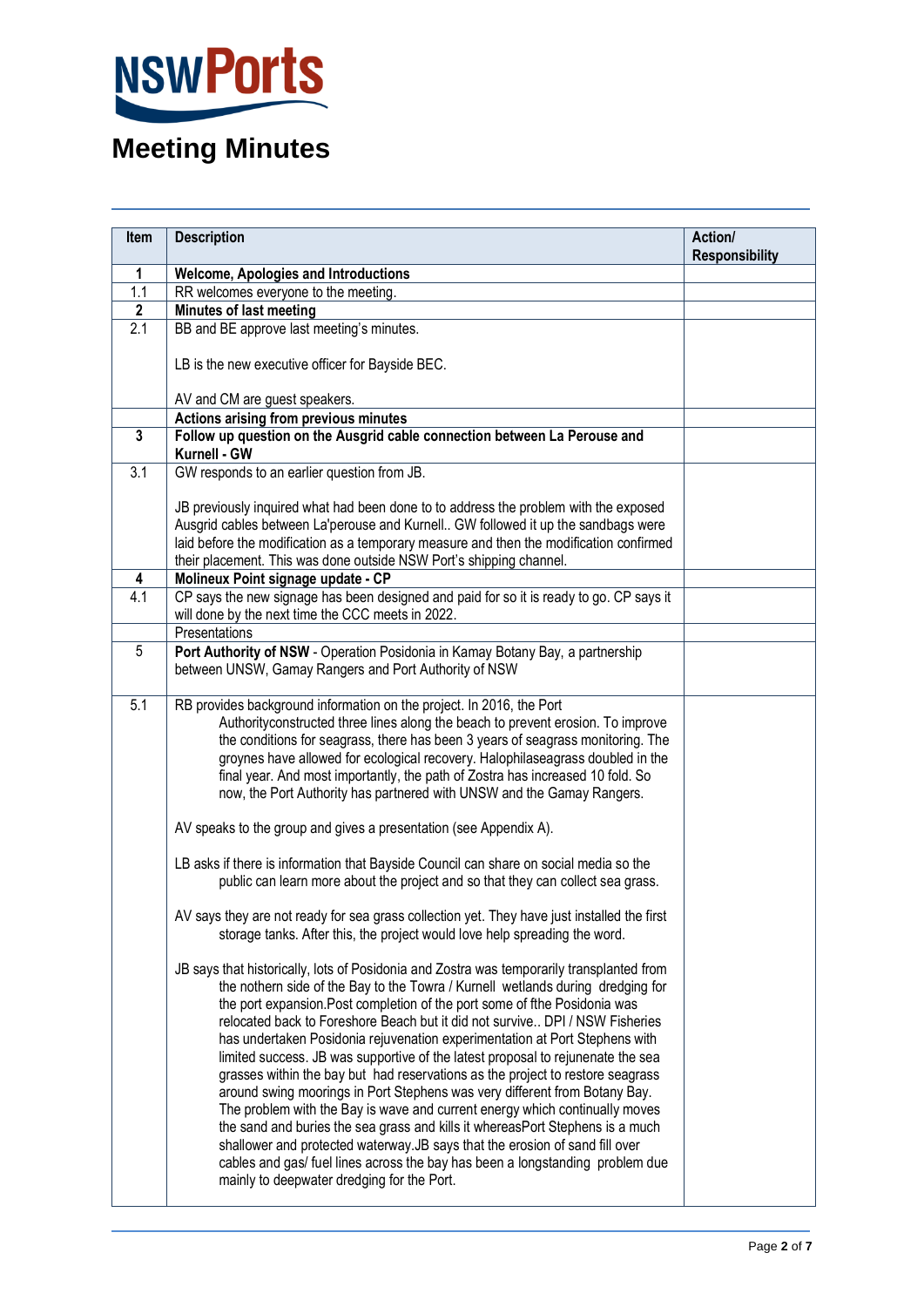

|     | AV shows photo comparisons from 2015 and 2021 to show that the grass has grown<br>back.                                                                                                                                                                                                                                                                                                                                                                                                                                         |  |
|-----|---------------------------------------------------------------------------------------------------------------------------------------------------------------------------------------------------------------------------------------------------------------------------------------------------------------------------------------------------------------------------------------------------------------------------------------------------------------------------------------------------------------------------------|--|
|     | JB says the area in the photo which is Watts reef near Kurnell has not been an issue as<br>the cables there were laid into a trench cut into the shallow rock sea bed and<br>backfilled with rock unlike the majority deeper cable burial which were laid into a<br>trench cutting in the sand and backfilled with sand which has since been<br>eroded. JB is working on a project to instal an oyster reef in the Bay and the<br>challenge is to find a location that will not be affected by wave energy and sand<br>movement |  |
| 6   | Trent Gearside - Quantem - DA modification                                                                                                                                                                                                                                                                                                                                                                                                                                                                                      |  |
| 6.1 | SB says that Quantem are proposing to install an additional thermal combustor which<br>was discussed in the last CCC. The engineering will be at the highest level of the EPA<br>requirements under the clean air regulations. Quantem is not proposing to change the<br>EPA licence conditions. The project is hoped to be completed in the mid to the end of<br>2022. Information will go on public exhibition in the DPIE portal. There will also be a<br>targeted additional consultation.                                  |  |
|     | TG says they are working with the EPA requirements. It has been resubmitted and will<br>go on exhibition according to EPA 4.55 Section 2. There will be stakeholder engagement<br>and an invitation for comment. Stakeholders will be contacted by DPIE.                                                                                                                                                                                                                                                                        |  |
|     | TG says there is nothing to circulate at this point, but there will be once DPIE adds it to<br>the website.                                                                                                                                                                                                                                                                                                                                                                                                                     |  |
|     | SB says a thermal combustor is essentially a pollution control devise that combusts<br>vapor or liquid that is produced during a process and converts them into materials that<br>are less hazardous and a safer for the environment. Then it is permitted to be<br>discharged through a license.<br>SB says Quantem already has two thermal combustors on site.                                                                                                                                                                |  |
|     | JB asks if Quantem is the one producing the smoke stack.                                                                                                                                                                                                                                                                                                                                                                                                                                                                        |  |
|     | SB says that the smoke stack is not Quantem. Quenous is producing the flare. And the<br>Origin site next door to Quantem is decommissioning.                                                                                                                                                                                                                                                                                                                                                                                    |  |
|     | EB asks if the DA has been lodged yet because she had not seen the proposal.                                                                                                                                                                                                                                                                                                                                                                                                                                                    |  |
|     | TG says it will be available soon. It was submitted on Friday last week.                                                                                                                                                                                                                                                                                                                                                                                                                                                        |  |
|     | JB says that there is lots of concern in the community about what Opal is proposing with<br>reconstituting waste for green power energy. There is lots of focus on thermal<br>combustion, it is a very hot topic. EB is well aware. JB says lots of eyes are watching this<br>type of activity at the moment.                                                                                                                                                                                                                   |  |
|     | SB says that he encourages the community to talk to Quantem. This issue was raised at<br>the last CCC as well. SB says they want to talk more so the community is not concerned.<br>It is a technical area. SB says that this thermal combustor will be a higher standard than<br>the previous ones.                                                                                                                                                                                                                            |  |
|     | JB says the community is paranoid about this type of process                                                                                                                                                                                                                                                                                                                                                                                                                                                                    |  |
|     | SB says Quantem does not want the community to be paranoid because Quantem is<br>different from other projects and uses different technology.                                                                                                                                                                                                                                                                                                                                                                                   |  |
|     | BE asks if this was a DA mod earlier in the eyar?                                                                                                                                                                                                                                                                                                                                                                                                                                                                               |  |
|     | TG says yes, it was. TG says it is still a DA mod but now it's a 4.55 section 2 rather than                                                                                                                                                                                                                                                                                                                                                                                                                                     |  |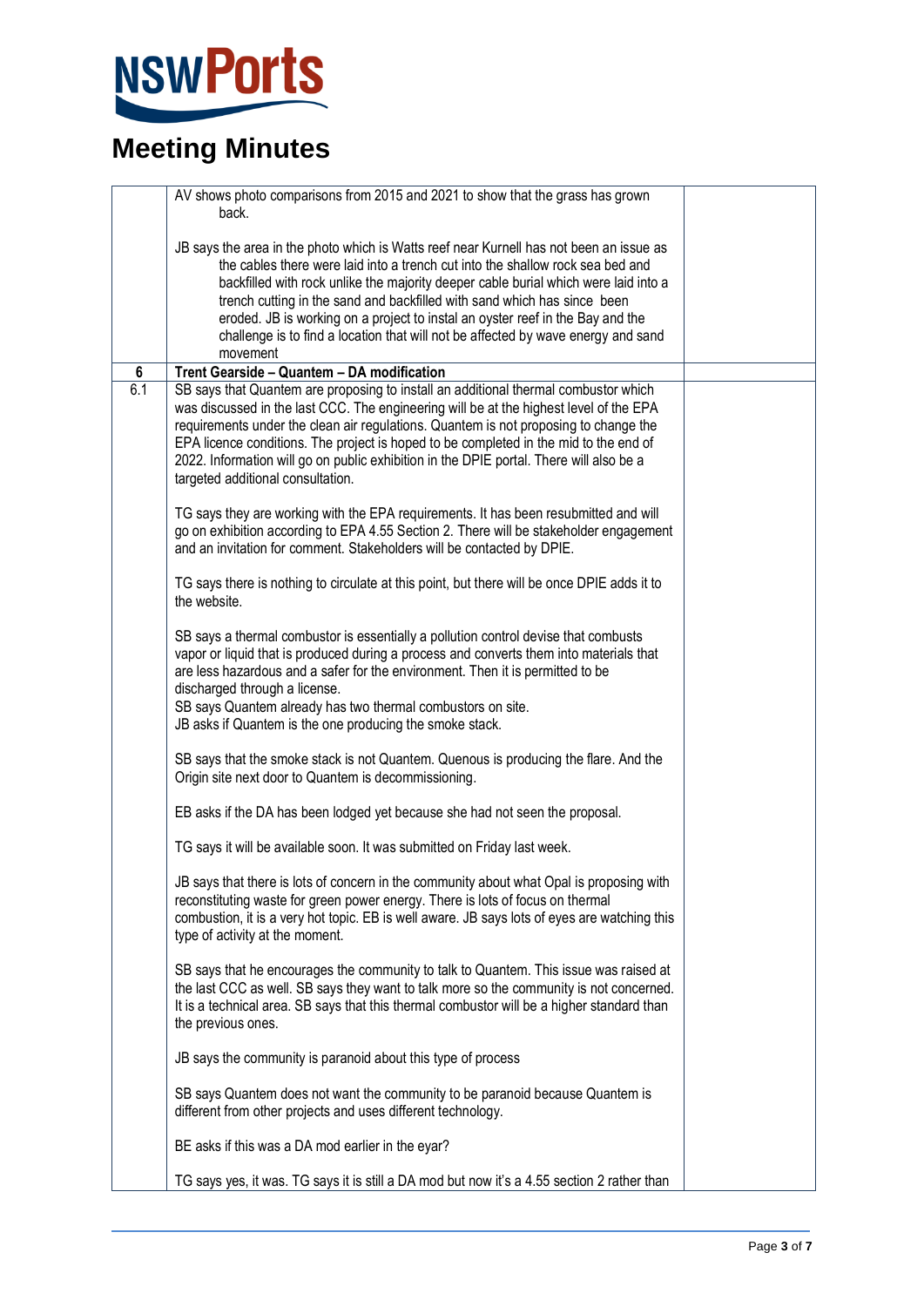

|                  | a 1a.                                                                                                                                                                                                                                                                                                                                                                                                                                                                                                                          |  |
|------------------|--------------------------------------------------------------------------------------------------------------------------------------------------------------------------------------------------------------------------------------------------------------------------------------------------------------------------------------------------------------------------------------------------------------------------------------------------------------------------------------------------------------------------------|--|
|                  | BE says the committee will still have an opportunity to comment on the project.                                                                                                                                                                                                                                                                                                                                                                                                                                                |  |
|                  |                                                                                                                                                                                                                                                                                                                                                                                                                                                                                                                                |  |
| $\overline{7}$   | <b>Operations update - JL</b>                                                                                                                                                                                                                                                                                                                                                                                                                                                                                                  |  |
| $\overline{7.1}$ | JL provides the operations update for the CCC.                                                                                                                                                                                                                                                                                                                                                                                                                                                                                 |  |
|                  | JL says that members may have seen reports in the media that there will be no toys for<br>Christmas due to shipping delays. JL says to put people at ease, Santa is still working<br>and things are getting delivered. JL says that over the last 12 - 18 months global supply<br>chains have been pushed to their limits, due to the demand for goods coming through<br>Northeast Asia and the subcontinent. The delays are not to do with Port Botany so it is<br>not something NSW Ports can fix.                           |  |
|                  | JL says there are supply chain issues for the factories that even manufacture these<br>goods. Ports such as Shanghai, Singapore, Rotterdam and Antwerp are experiencing<br>delays. In Los Angeles, container ships are queued up trying to get in. So all this impacts<br>every other port so the ships that coming to Port Botany are delayed. The issues is not<br>getting ships in but getting ships on time.                                                                                                               |  |
|                  | JL says that the weekly schedule, which operates on the 'just in time' philosophy, which<br>meant ships came in weekly, has been shaken up. Now, the vessels are arriving in a<br>convoy rather than weekly. However with Port Botany you will not see ships waiting to<br>come into port, the delays are not in Australia but are global. There has been some<br>industrial issues at the Patrick terminal. The impact of this industrial action are not as<br>severe as last years industrial action.                        |  |
|                  | This time last year, the Port was facing significant congestion due to empty containers.<br>Now whilehandingsimilar volumes, these issues have gone away. Shipping lines are now<br>more frequentlyequalising their load to discharge ratios.                                                                                                                                                                                                                                                                                  |  |
|                  | BE informs the group that under the three port SEPP, the temporary increase in<br>container stacking height will be continued. It is a good outcome because they still need<br>to go through a compliance plan. If they need it, they can do it. BE says since we do not<br>know what is coming next, this amendment gives the ports flexibility.                                                                                                                                                                              |  |
|                  | JB say congratulations to JL and says that the turnaround of vessels is unbelievable. JB<br>says that hopefully the issue with Patrick improves.                                                                                                                                                                                                                                                                                                                                                                               |  |
| 8                | Corporate Affairs update - CP                                                                                                                                                                                                                                                                                                                                                                                                                                                                                                  |  |
| 8.1              | CP says that the community grants program was launched in September. The grants are<br>worth 150,000 in total, 76,000 which was spent in the Port Botany area. Some of the<br>grants went to Caring for Kids Incorporated; La Perouse Public School for iPads and<br>laptops; the Northcotte society for room refurbishment; La Perouse netball club to<br>increase First Nations participation on the team; radio operators for the public boating;<br>Scouts; the community garden; and the Randwick-Petersham cricket club. |  |
|                  | <b>Committee member updates</b>                                                                                                                                                                                                                                                                                                                                                                                                                                                                                                |  |
| 9                | Port Authority: Port Botany community assets - CB                                                                                                                                                                                                                                                                                                                                                                                                                                                                              |  |
| 9.1              | CB says that they are continuing maintenance at the Foreshore and at Penrhyn Estuary.<br>There have been challengers with contractors and the covid-19 lockdowns but now all<br>contractors are back on. Currently looking at upgrading the lighting at Foreshore Beach<br>park. CB is changing roles to focus more on projects, so the new asset manager will<br>begin attending meetings.                                                                                                                                    |  |
|                  |                                                                                                                                                                                                                                                                                                                                                                                                                                                                                                                                |  |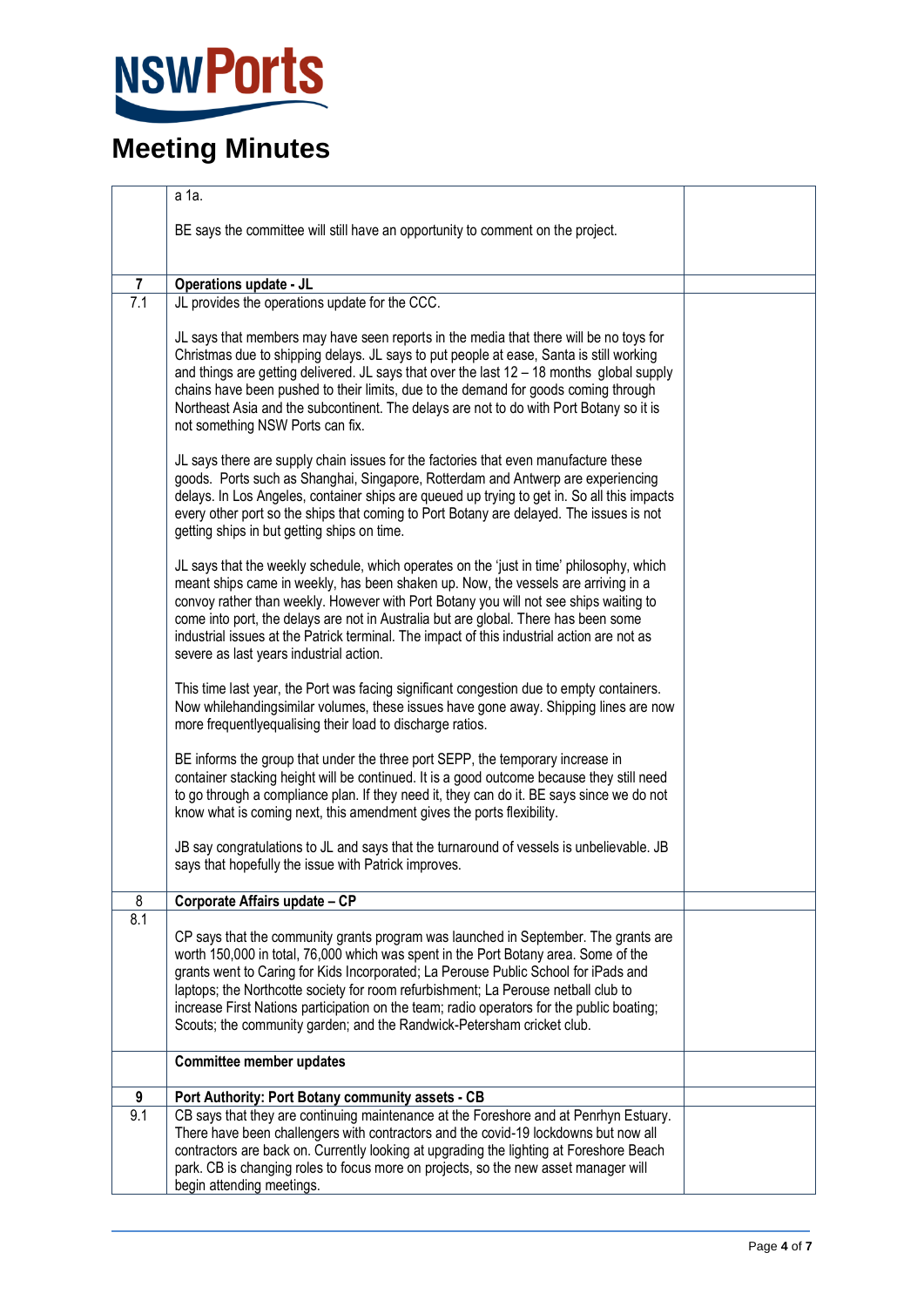# NSWPorts

|      | JB asks where the new lighting will go on - on Foreshore Drive?                                                                                                                                                                                                                                                                                                                                                                                                                                                                                                                                                                                                                  |  |
|------|----------------------------------------------------------------------------------------------------------------------------------------------------------------------------------------------------------------------------------------------------------------------------------------------------------------------------------------------------------------------------------------------------------------------------------------------------------------------------------------------------------------------------------------------------------------------------------------------------------------------------------------------------------------------------------|--|
|      | CB says the new lights will be on the walking path not on the road.                                                                                                                                                                                                                                                                                                                                                                                                                                                                                                                                                                                                              |  |
|      | JB says that on Foreshore Drive there are holes with exposed white plastic cables every<br>30 metres.                                                                                                                                                                                                                                                                                                                                                                                                                                                                                                                                                                            |  |
|      | JL suggests it could be a new camera network for recognition of trucks to monitor truck<br>movements.                                                                                                                                                                                                                                                                                                                                                                                                                                                                                                                                                                            |  |
|      | RR asks someone to investigate this issue.                                                                                                                                                                                                                                                                                                                                                                                                                                                                                                                                                                                                                                       |  |
|      | CB says nothing around Foreshore Beach which is mostly facilities like bathrooms and<br>lightings. The Port Authority own Glebe Island and White Bay, and also look after<br>Newscastle Port and Port Kembla. CB is happy to converse offline.                                                                                                                                                                                                                                                                                                                                                                                                                                   |  |
|      | PF asks what is happening with Yarra Bay Cruise terminal.                                                                                                                                                                                                                                                                                                                                                                                                                                                                                                                                                                                                                        |  |
|      | CB says it is still officially paused.                                                                                                                                                                                                                                                                                                                                                                                                                                                                                                                                                                                                                                           |  |
| 10   | Port Botany Expansion operation update (Patrick/Hutchison) - GM, DE                                                                                                                                                                                                                                                                                                                                                                                                                                                                                                                                                                                                              |  |
| 10.1 | DE says nothing is going on, currently it is the reporting period.                                                                                                                                                                                                                                                                                                                                                                                                                                                                                                                                                                                                               |  |
| 11   | Tenant developments & round table updates - All & NSW Ports                                                                                                                                                                                                                                                                                                                                                                                                                                                                                                                                                                                                                      |  |
| 11.1 | KJ (Opal) says that last meeting, discussed the development of an odour strategy.<br>Completed odour sampling at 30 different sites, received the raw results. KJ expects to<br>have the report in the new year.                                                                                                                                                                                                                                                                                                                                                                                                                                                                 |  |
|      | GM has nothing new to report. The change to the Ampol branding is progressing, so<br>there will be changes to the Port Botany sites soon. It will hopefully be done by the end<br>of the year.                                                                                                                                                                                                                                                                                                                                                                                                                                                                                   |  |
|      | MW says that there is currently a week of maintenance activity at the Port tank. Other<br>than that, the site will be back to normal operations next week.                                                                                                                                                                                                                                                                                                                                                                                                                                                                                                                       |  |
|      | Abro6 (did not catch this members name) says that the members would be aware from<br>previous meetings that contractors from John Holland have begun work despite<br>lockdown challenges. It is a major set of work that includes the removal of the Qantas<br>pedestrian bridge off Qantas drive. It is a disused bridge that required a 250 ton crane to<br>remove it. There are Geotech bore holes along the rail line with survey work established<br>now for utilities. There is planning for works with a utility crossing. There is site<br>establishment along the Drive and Botany Triangle. Minimising use of Banksia St which<br>is used as a small storage facility. |  |
|      | MM says there are two updates. Vopak's Botany Port tankage, the three diesel tanks<br>entered service on 1 <sup>st</sup> November. The second thing, announced by a press release on<br>November 3rd, is that Vopak is investigating its strategic operations for terminals in<br>Australia. There may be divestment, but it will be unknown for some time. Any changes<br>will be announced via press releases.                                                                                                                                                                                                                                                                 |  |
|      | JS says there are not updates form Hutchison.                                                                                                                                                                                                                                                                                                                                                                                                                                                                                                                                                                                                                                    |  |
|      | DE has no updates from Patrick.                                                                                                                                                                                                                                                                                                                                                                                                                                                                                                                                                                                                                                                  |  |
| 12   | EPA update - EB                                                                                                                                                                                                                                                                                                                                                                                                                                                                                                                                                                                                                                                                  |  |
| 12.1 | EB provides an update from the EPA.                                                                                                                                                                                                                                                                                                                                                                                                                                                                                                                                                                                                                                              |  |
|      | EB says that the EPA, as an independent agency, will assess the incoming Quantem<br>proposal like any other DA. The DA will be subject to public consultation and will be out                                                                                                                                                                                                                                                                                                                                                                                                                                                                                                    |  |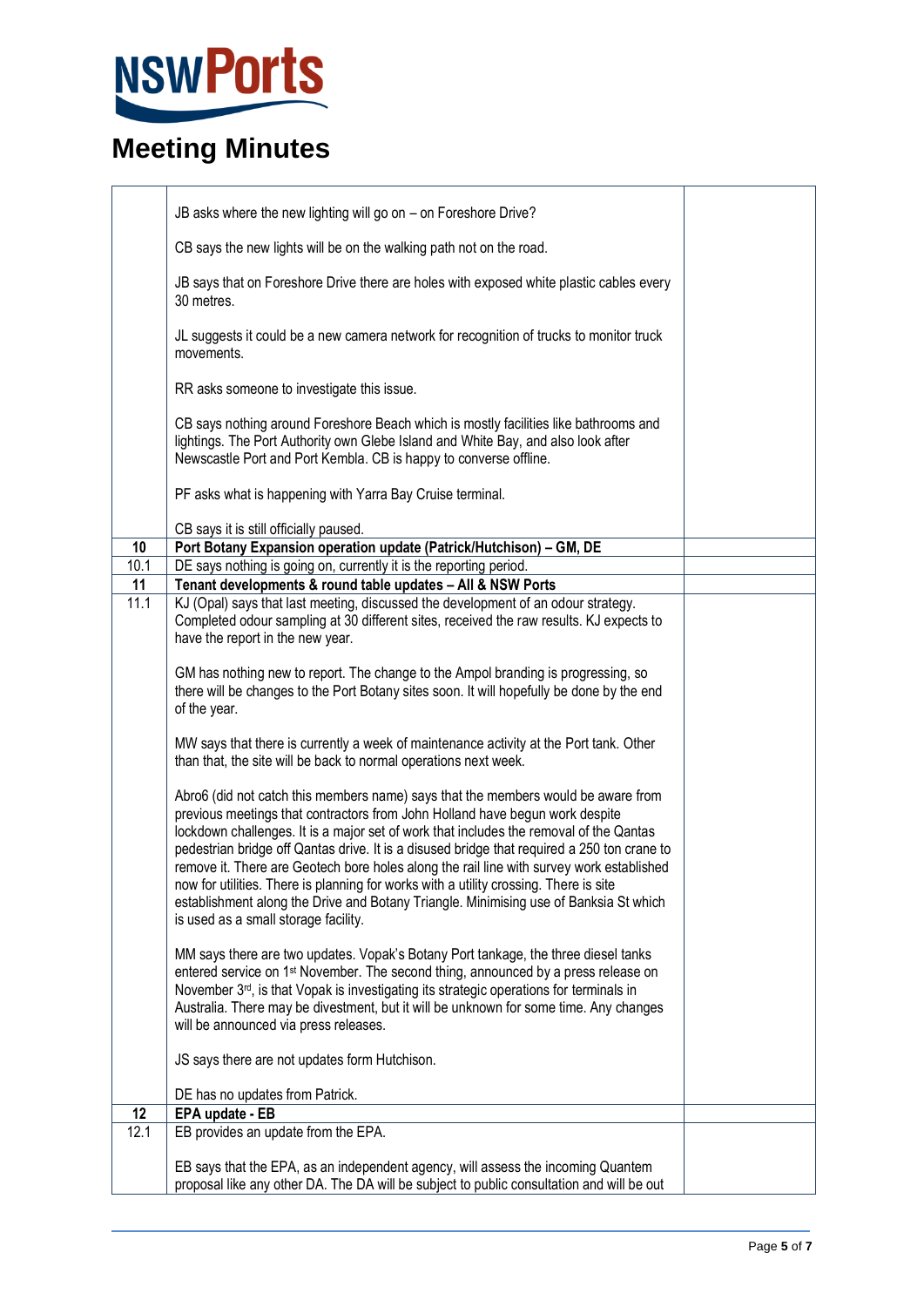

|      | in the public forum.                                                                                                                                                                                                                                                                                                                                                                                                                                                                                                                              |  |
|------|---------------------------------------------------------------------------------------------------------------------------------------------------------------------------------------------------------------------------------------------------------------------------------------------------------------------------------------------------------------------------------------------------------------------------------------------------------------------------------------------------------------------------------------------------|--|
|      | EB says a major thing to report is that since the last meeting there has been a new<br>energy to waste policy. EB understands that the new policy will add significant<br>restrictions on where energy to waste can be used. In terms of the community's worries,<br>the company has to demonstrate that the fuel source is a cleaner source than the<br>current fuel. EB says there is nothing before the EPA right now to assess. The NSW<br>government released this policy. EB knows that this issue is of high interest to the<br>community. |  |
|      | EB says that the EPA continues to work with Port Botany regarding noise which BB will<br>comment on. EPA is doing specific work with Opal to identify low frequency noise<br>sources. Opal and the EPA are working hard and collaborating. EB says BB is best to<br>speak on these issues.                                                                                                                                                                                                                                                        |  |
|      | JB says that consultant for gas at a meeting informed him that Opal had a new contract<br>with a Japanese consortium. JB says it is interesting because why would Opal go for a<br>new contract for gas to run the mill even though there is the cogeneration project.                                                                                                                                                                                                                                                                            |  |
|      | EB suggests that JB asks KJ.                                                                                                                                                                                                                                                                                                                                                                                                                                                                                                                      |  |
|      | KJ is not sure about the issue that JB is speaking about. Opal is owned by a a company<br>called Nippon Paper. KJ says that this sounds like a Head Office issue. KJ says<br>contracts go for 3-5 years, so KJ will hear more if it is happening. KJ says Opal gets gas<br>from the normal supply that supplies all of Sydney, just like it gets electricity and water.                                                                                                                                                                           |  |
|      | JB says the company is called Sanex.                                                                                                                                                                                                                                                                                                                                                                                                                                                                                                              |  |
| 13   | Summary of complaints/incidents - BB                                                                                                                                                                                                                                                                                                                                                                                                                                                                                                              |  |
| 13.1 | BB says there has been no major incidents since the last meeting. There have been the<br>ongoing Covid-19 vaccination programs, and now they are looking at a booster program.                                                                                                                                                                                                                                                                                                                                                                    |  |
| 14   | Port Botany Expansion Rail Noise (as per CoA 2.28) - BB                                                                                                                                                                                                                                                                                                                                                                                                                                                                                           |  |
| 14.1 | BB says that since last meeting, there have been 53 noise complaints: 44 were related<br>to low frequency noise; 7 were container related; 2 were rail but were just observations<br>from a gentleman in Botany - this gentleman also observed that the train had a flat<br>wheel.                                                                                                                                                                                                                                                                |  |
|      | BB says it is early days, but NSW Ports are engaged in positive dialogue with the<br>shipping companies. The companies were not aware that there was a noise program. BB<br>is getting collations of information on the ships that are coming into the Port, like an<br>acoustic register. It is a work-in-progress. But summer is a quieter month so hopefully<br>there will be less issues.                                                                                                                                                     |  |
|      | BB has recently given a presentation on noise to the Matraville Resident Precinct<br>Committee BB says that residents said they did not want to be viewed at complainers<br>but he suggested that they see themselves as observers. NSW Ports encourages<br>residents to make contact with them/BB if they hear noise from the Port.                                                                                                                                                                                                              |  |
|      | BB says that NSW Ports has been waiting four months for license from the Department<br>of Education to enter La Perouse Public School to set up a noise monitor.                                                                                                                                                                                                                                                                                                                                                                                  |  |
| 15   | <b>Biosecurity - BB</b>                                                                                                                                                                                                                                                                                                                                                                                                                                                                                                                           |  |
| 15.1 | BB says there was a mosquito issue - an exotic mosquito was discovered in the traps a                                                                                                                                                                                                                                                                                                                                                                                                                                                             |  |
|      | few months ago. NSW Ports was asked to spray and check the sites. BB says that                                                                                                                                                                                                                                                                                                                                                                                                                                                                    |  |
|      | Department of Agriculture Water & Environment (DAWE) followed up with all the traps in                                                                                                                                                                                                                                                                                                                                                                                                                                                            |  |
| 16   | NSW Ports and luckily no mosquitos were found in the trap.<br>Other business: John Burgess - beach damage                                                                                                                                                                                                                                                                                                                                                                                                                                         |  |
| 16.1 | JB says there is a problem at La Perouse through to French Beach and Yarra Bay. JB                                                                                                                                                                                                                                                                                                                                                                                                                                                                |  |
|      |                                                                                                                                                                                                                                                                                                                                                                                                                                                                                                                                                   |  |